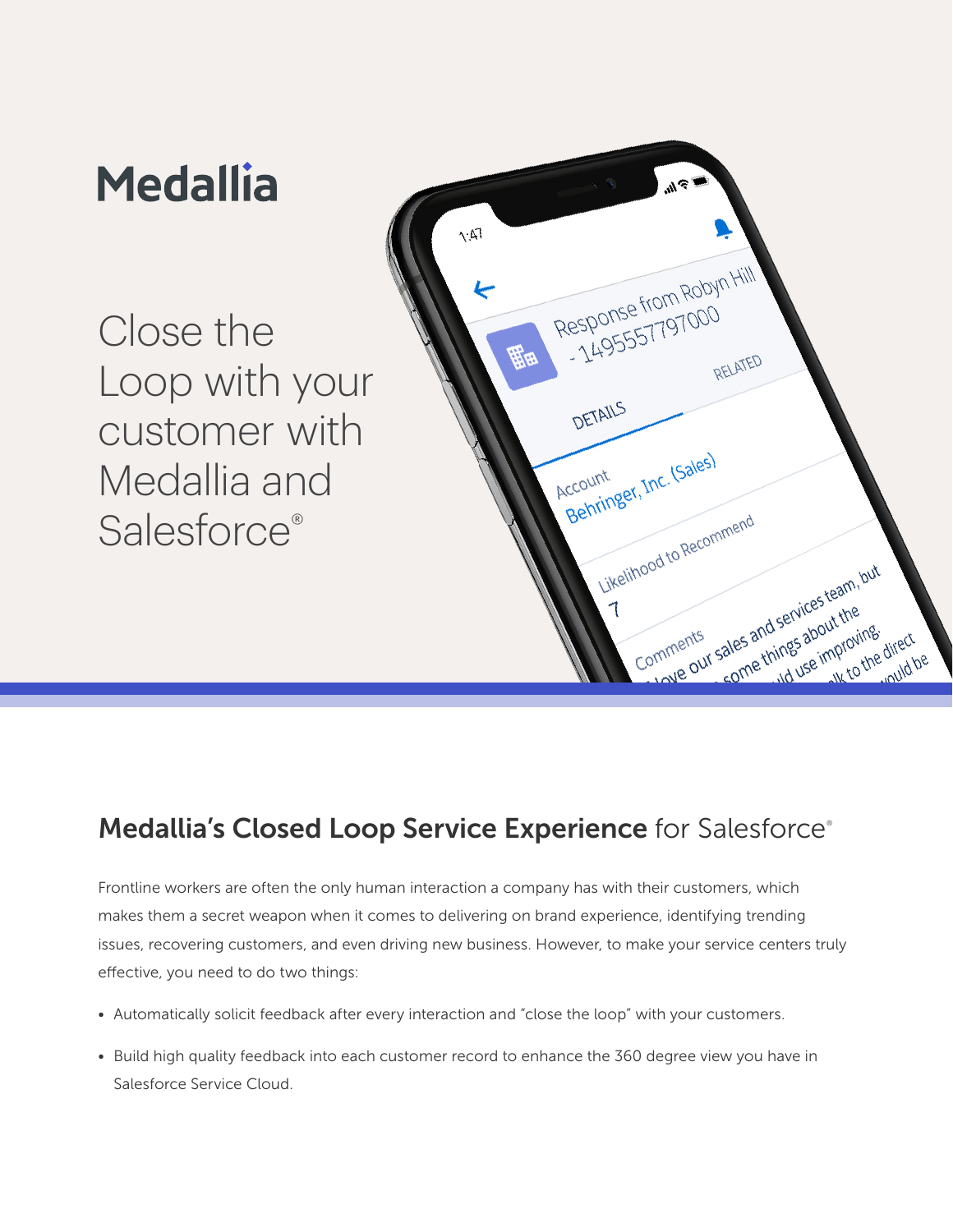### The Medallia + Salesforce Difference

The Medallia Experience Cloud is a customer experience (CX) management platform, which:

- Combines the most comprehensive set of capabilities for collecting voice-of-customer feedback
- Analyzes the results through Medallia's AI
- Delivers insights to employees for customer-centric action at enterprise scale

With the Medallia Closed Loop Service Experience for Salesforce, this outside-in view of the customer can be unified with Salesforce data to ensure that service center representatives understand each customer, drive higher customer loyalty, and improve business outcomes.

### Medallia's Closed Loop Service Experience for Salesforce®

#### 1:1 Follow-up Actions: Operationalizing the Voice of the Customer

Improve every customer experience and reduce churn by learning from each customer interaction in the contact center. Automatically solicit feedback and leverage Medallia's AI to identify which individual customers require follow-up and engage 1:1



| Service Console<br>₩<br>Cases       |                               | G Search Solesburg<br>$M - r$<br>$\vee$ $\qquad$ Agent Overview<br>@ 00001136<br>@ 00001130<br>$\times$ X<br>v x |                                     |                                                                        |     |                          | ■ 日? ©               |                                                                         |                                                                        |
|-------------------------------------|-------------------------------|------------------------------------------------------------------------------------------------------------------|-------------------------------------|------------------------------------------------------------------------|-----|--------------------------|----------------------|-------------------------------------------------------------------------|------------------------------------------------------------------------|
|                                     |                               |                                                                                                                  |                                     | $\times$ $\times$                                                      |     | @ 00001129<br>$\times$ X |                      |                                                                         |                                                                        |
| ₩ 00001129                          | [3] Stevie M., v x            |                                                                                                                  |                                     |                                                                        |     |                          |                      |                                                                         |                                                                        |
| Contact<br>Mr. Stevie Marlow A<br>Œ |                               |                                                                                                                  |                                     |                                                                        |     | + Follow                 | New Case             | New Note                                                                | Submit for Approval -                                                  |
| Tata.<br><b>Technical Manager</b>   | Phone (2) w<br>(602) 170-1212 | <b>Crapil</b><br>titic mdia demolitemail.com                                                                     | Segment<br>Promoter                 |                                                                        |     |                          |                      |                                                                         |                                                                        |
| Contact Details                     | Support Cases                 | <b>Medallía Responses</b>                                                                                        | <b>Datatod</b>                      |                                                                        |     | Merfallia                | Activity             | Chatter                                                                 |                                                                        |
| Responses (6+)<br>n                 |                               |                                                                                                                  |                                     |                                                                        | New | New Task                 | Log a Call New Event |                                                                         | <b>Croal</b>                                                           |
| Response: Medallia Feedback         |                               | Response - Main score                                                                                            | Response - Main score comment       | Response - Feedback URL                                                |     |                          |                      | Create a took.                                                          | Md.                                                                    |
| ad64P00001/WJFj                     | ×                             |                                                                                                                  | I was transferred too many times.   | https://integrations.demo.soluted v                                    |     |                          |                      |                                                                         |                                                                        |
| AMAZODO1/W-W                        | $\overline{a}$                |                                                                                                                  | Bad experience                      | https://integrations.demo.solutted w                                   |     |                          |                      |                                                                         | Filters: All time . All activities . All types T                       |
| a064P00001JWJOI                     | $\lambda$                     |                                                                                                                  | The person needs better training.   | https://integrations.demo.solumed v                                    |     |                          |                      |                                                                         | Refresh - Expand All - View All                                        |
| a064P00001L2GW                      | $\mathbf{x}$                  |                                                                                                                  | I was surprised at how long I was o | Ntro //integrations.demo.soluted v                                     |     |                          |                      |                                                                         |                                                                        |
| a064P00001L2HdL                     | $\mathbf{a}$                  |                                                                                                                  |                                     | Such a helpful team. They are so k https://integrations.demo.solumed v |     | v Upcoming & Overdue     |                      |                                                                         |                                                                        |
| a054F00001JVoty                     | $\circ$                       |                                                                                                                  |                                     |                                                                        |     |                          |                      | No next steps.<br>To get things moving, add a task or set up a meeting. |                                                                        |
|                                     |                               |                                                                                                                  | <b>View All</b>                     |                                                                        |     |                          |                      |                                                                         |                                                                        |
|                                     |                               |                                                                                                                  |                                     | <b>Insuratio Medallia</b>                                              |     |                          |                      |                                                                         | No past activity. Past meetings and tasks marked as done show up here. |

### Drive Operational Efficiencies & Innovation

Reduce cost to service your customers by analyzing your aggregated feedback and learnings at scale to detect patterns and opportunities to build more knowledgeable teams and inform structural shifts in your business. Drive targeted actions informed by data and infused by the voice of the customer to make changes that matter to improve experiences before, during, and after they occur.

### **Medallia**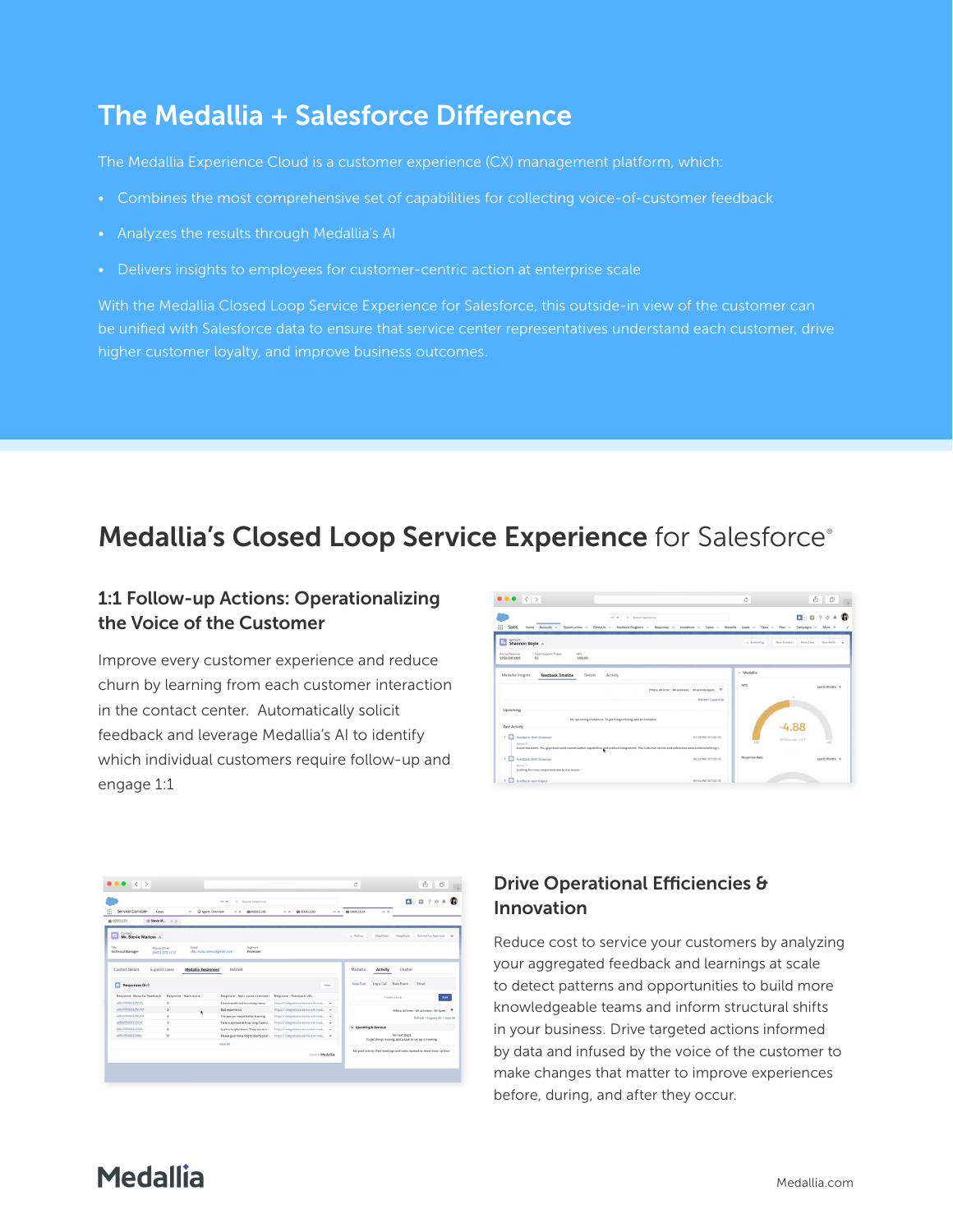### Medallia's Closed Loop Service Experience for Salesforce®



#### Drive a Customer Centric Culture in Your Contact Center

Your agents are your organization's lever to course correct on previous interactions with a customer, pinpoint unmet needs to reduce calls backs, and identify new opportunities for revenue growth. Maximize your investment in the Salesforce platform by improving training, coaching and agent performance. Quickly identify and understand knowledge and quality gaps.

### Personalize and Contextualize Every Service Interaction

Improve your agents' 360 degree view of the customer with the customer's voice at their fingertips to make sure the customer's perspective is at the center of every interaction. Agents have access to all feedback from that customer while working every case in Service Cloud, enabling them to tailor each experience and proactively meet the customer's needs.



## Medallia + Salesforce Turns Your Contact Center into a Growth and Retention Center

- $\checkmark$  Grow revenue from new leads generated through direct, unstructured feedback and AI
- $\checkmark$  Save customers who are at risk of churning
- $\blacktriangleright$  Reduce cost to serve by identifying and correcting systemic issues
- $\blacktriangleright$  Improve training, coaching and agent performance by understanding gaps in service
- Identify emerging customer preferences

### **Medallia**